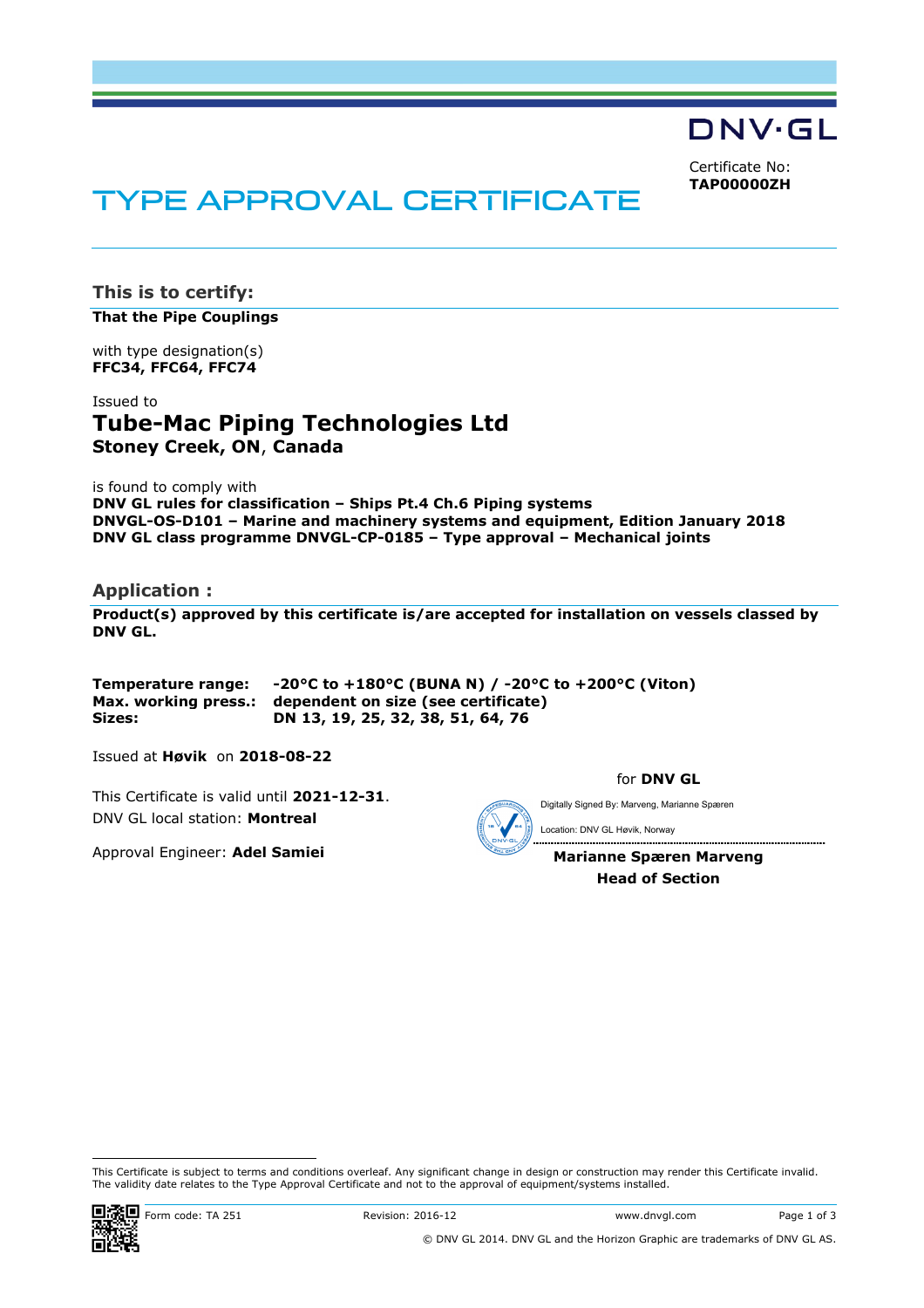Job Id: **262.1-014271-2**  Certificate No: **TAP00000ZH**

# **Product description**

The coupling is designed with 37 degrees flared pipe ends, loose flared flange, internal flat face and ring face with elastomeric seals.

FFC34 - Flanges DN13-DN76 drilled to ISO 6162-1

FFC64 - Flanges DN13-DN51 drilled to ISO 6162-2

FFC74 - Flanges DN63-DN76 drilled to ISO 6164

Materials:

Pipe: E235 & E355 (EN10305-4) /1.4401, 1.4404 & 1.4462 (EN10216-5) Flange: AISI C1045, AISI 316, S355J2 EN10025-2, 1.4401, 1.4404 & 1.4462 (10028-7) Cone: AISI C1045, AISI 316 Bolt and nut: ISO898-1 Grade 10.9 min., SAE J429 Grade 8, ASTM A574 O-ring material:Nitrile (Buna N), Fluoroelastomer (Viton)

# **Application/Limitation**

Maximum working pressure (MWP) shall be as below table:

| Part No.  | Size DN | MWP (bar) | Part No.  | Size DN | MWP (bar) |
|-----------|---------|-----------|-----------|---------|-----------|
| FFC34-050 | 13      | 350       | FFC64-050 | 13      | 420       |
| FFC34-075 | 19      | 350       | FFC64-075 | 19      | 420       |
| FFC34-100 | 25      | 350       | FFC64-100 | 25      | 420       |
| FFC34-125 | 32      | 275       | FFC64-125 | 32      | 420       |
| FFC34-150 | 38      | 210       | FFC64-150 | 38      | 420       |
| FFC34-200 | 51      | 210       | FFC64-200 | 51      | 420       |
| FFC34-250 | 64      | 175       | FFC74-250 | 64      | 310       |
| FFC34-300 | 76      | 140       | FFC74-300 | 76      | 270       |

For couplings at elevated operating temperatures, the maximum working pressure has to be reduced with the following factors:

| lemperature            | مەمد | 50°C | uuu <sub>u</sub> u |     | ے ہمہ |
|------------------------|------|------|--------------------|-----|-------|
| Carbon Steel           |      |      |                    | 89  | -81   |
| <b>Stainless Steel</b> |      | 07 ۱ | 96,                | -97 | 0.87  |

Couplings covered by this certificate may be used in piping classes I, II and III in below applications:

| Flammable fluids (flash point $\leq 60^{\circ}$ C)<br>$\bullet$ | Sea water (3)                             |
|-----------------------------------------------------------------|-------------------------------------------|
| Vent lines $(1)$                                                | Bilge lines                               |
| Cargo oil lines                                                 | Water filled fire extinguishing           |
| Crude oil washing lines                                         | systems, e.g. sprinkler systems           |
| Inert gas                                                       | Non water filled fire extinguishing<br>-  |
| Water seal effluent lines                                       | systems, e.g. foam, drencher              |
| Scrubber effluent lines                                         | systems                                   |
| Main Lines (1)(2)                                               | Fire main (not permanently filled)<br>$-$ |
| Distribution lines (1)                                          | <b>Ballast system</b>                     |
| Flammable fluids (flash point $> 60^{\circ}$ C)                 | Cooling water system                      |
| Cargo Oil lines (1)                                             | Tank cleaning services                    |
| Fuel oil lines (2)                                              | Non-essential systems                     |
| Lubricating oil lines (2)                                       | Sanitary/drains/scuppers<br>$\bullet$     |
| Hydraulic oil (2)                                               | Deck drains (internal) (4)                |
| Thermal oil $(2)$                                               | Sanitary drains                           |
| Fresh water                                                     | Scuppers and discharge                    |
| Cooling water system                                            | (overboard)                               |
| Condensate return                                               | Miscellaneous<br>$\bullet$                |
| Non-essential system                                            | Starting/Control air                      |
| Sounding/vent                                                   | Service air (non-essential)               |
| Water tanks/Dry spaces                                          | <b>Brine</b>                              |
| Oil tanks (f.p. $> 60^{\circ}$ C) (2)<br>$\qquad \qquad -$      | CO <sub>2</sub> system                    |
|                                                                 | Steam                                     |